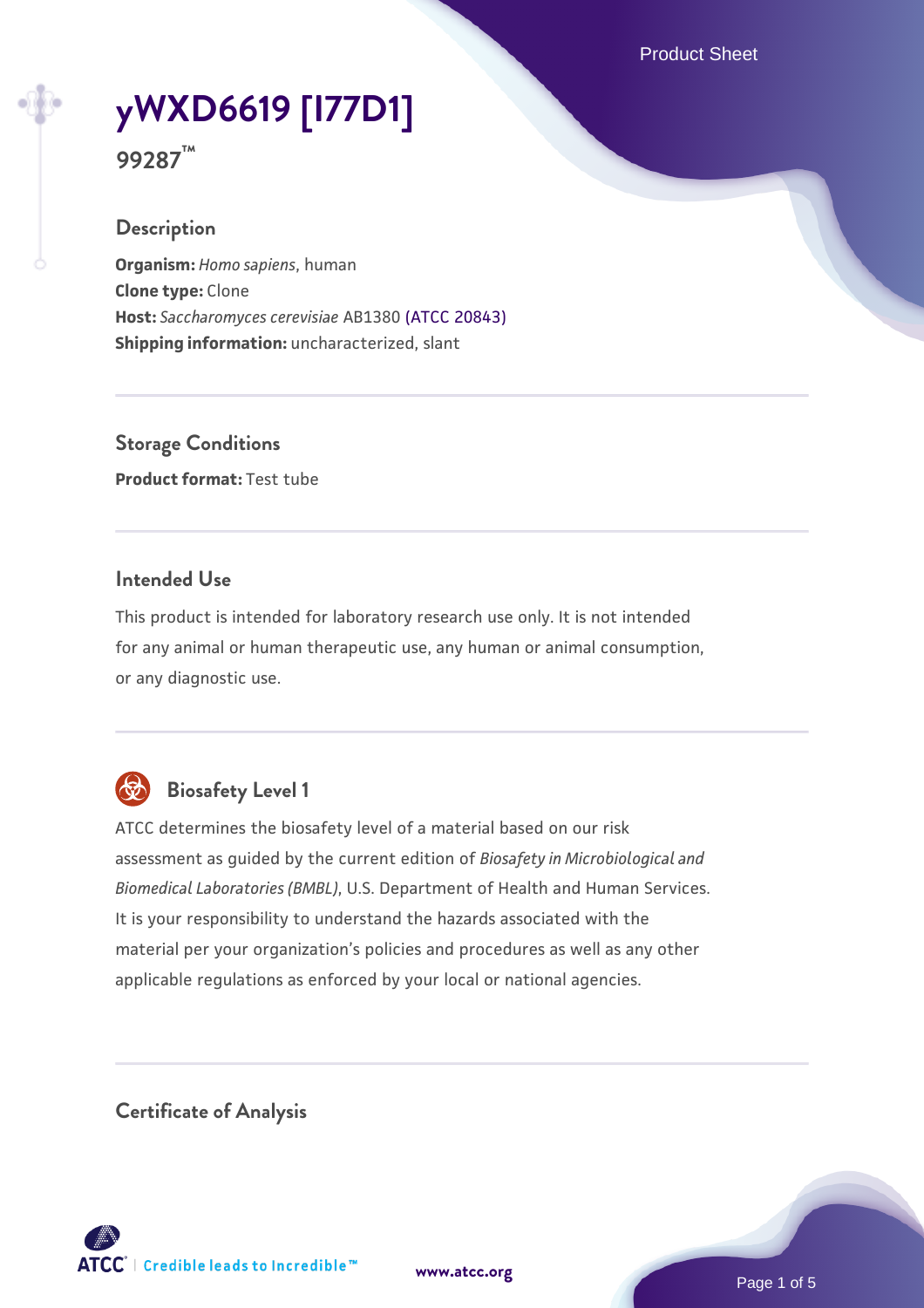For batch-specific test results, refer to the applicable certificate of analysis that can be found at www.atcc.org.

#### **Insert Information**

**Type of DNA:** genomic **Genome:** Homo sapiens **Chromosome:** X **Gene name:** DNA Segment **Gene product:** DNA Segment **Contains complete coding sequence:** Unknown

#### **Vector Information**

**Type of vector:** YAC **Markers:** SUP4; URA3; TRP1

#### **Growth Conditions**

**Medium:**  [ATCC Medium 1245: YEPD](https://www.atcc.org/-/media/product-assets/documents/microbial-media-formulations/1/2/4/5/atcc-medium-1245.pdf?rev=705ca55d1b6f490a808a965d5c072196) **Temperature:** 30°C

#### **Notes**

More information may be available from ATCC (http://www.atcc.org or 703- 365-2620).

## **Material Citation**

If use of this material results in a scientific publication, please cite the

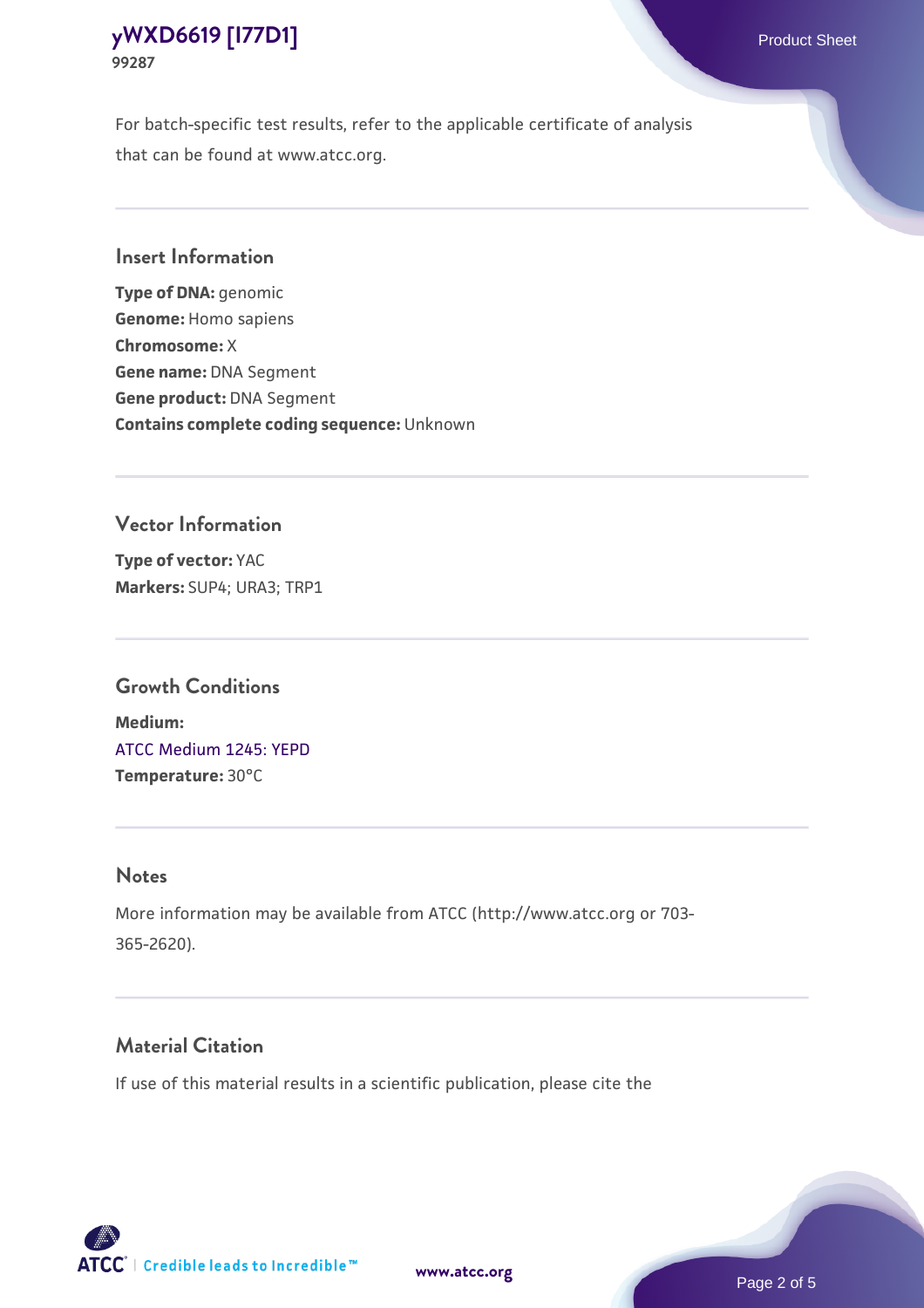material in the following manner: yWXD6619 [I77D1] (ATCC 99287)

#### **References**

References and other information relating to this material are available at www.atcc.org.

## **Warranty**

The product is provided 'AS IS' and the viability of ATCC® products is warranted for 30 days from the date of shipment, provided that the customer has stored and handled the product according to the information included on the product information sheet, website, and Certificate of Analysis. For living cultures, ATCC lists the media formulation and reagents that have been found to be effective for the product. While other unspecified media and reagents may also produce satisfactory results, a change in the ATCC and/or depositor-recommended protocols may affect the recovery, growth, and/or function of the product. If an alternative medium formulation or reagent is used, the ATCC warranty for viability is no longer valid. Except as expressly set forth herein, no other warranties of any kind are provided, express or implied, including, but not limited to, any implied warranties of merchantability, fitness for a particular purpose, manufacture according to cGMP standards, typicality, safety, accuracy, and/or noninfringement.

#### **Disclaimers**

This product is intended for laboratory research use only. It is not intended for any animal or human therapeutic use, any human or animal consumption, or any diagnostic use. Any proposed commercial use is prohibited without a license from ATCC.

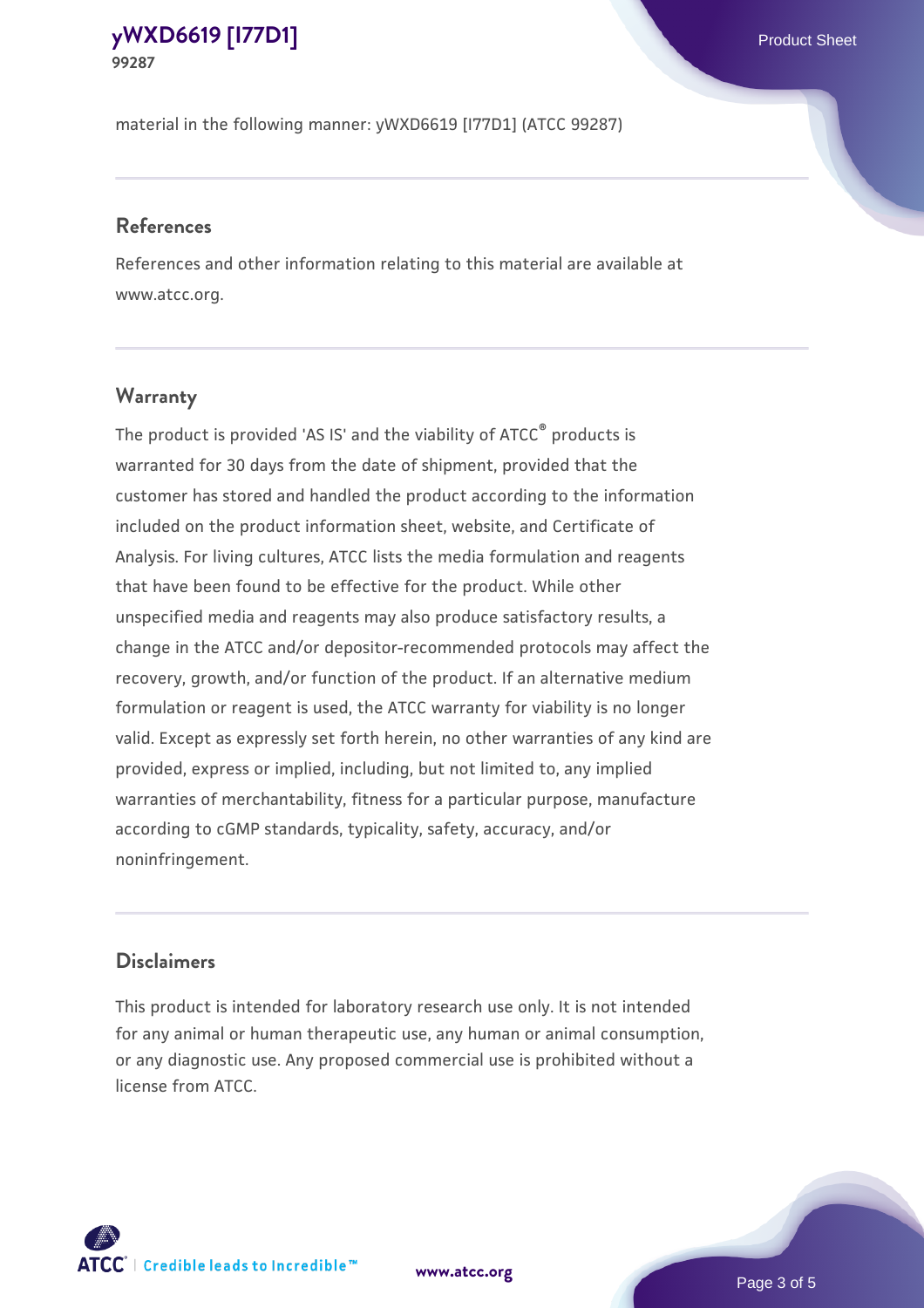While ATCC uses reasonable efforts to include accurate and up-to-date information on this product sheet, ATCC makes no warranties or representations as to its accuracy. Citations from scientific literature and patents are provided for informational purposes only. ATCC does not warrant that such information has been confirmed to be accurate or complete and the customer bears the sole responsibility of confirming the accuracy and completeness of any such information.

This product is sent on the condition that the customer is responsible for and assumes all risk and responsibility in connection with the receipt, handling, storage, disposal, and use of the ATCC product including without limitation taking all appropriate safety and handling precautions to minimize health or environmental risk. As a condition of receiving the material, the customer agrees that any activity undertaken with the ATCC product and any progeny or modifications will be conducted in compliance with all applicable laws, regulations, and guidelines. This product is provided 'AS IS' with no representations or warranties whatsoever except as expressly set forth herein and in no event shall ATCC, its parents, subsidiaries, directors, officers, agents, employees, assigns, successors, and affiliates be liable for indirect, special, incidental, or consequential damages of any kind in connection with or arising out of the customer's use of the product. While reasonable effort is made to ensure authenticity and reliability of materials on deposit, ATCC is not liable for damages arising from the misidentification or misrepresentation of such materials.

Please see the material transfer agreement (MTA) for further details regarding the use of this product. The MTA is available at www.atcc.org.

## **Copyright and Trademark Information**

© ATCC 2021. All rights reserved. ATCC is a registered trademark of the American Type Culture Collection.

## **Revision**



**[www.atcc.org](http://www.atcc.org)**